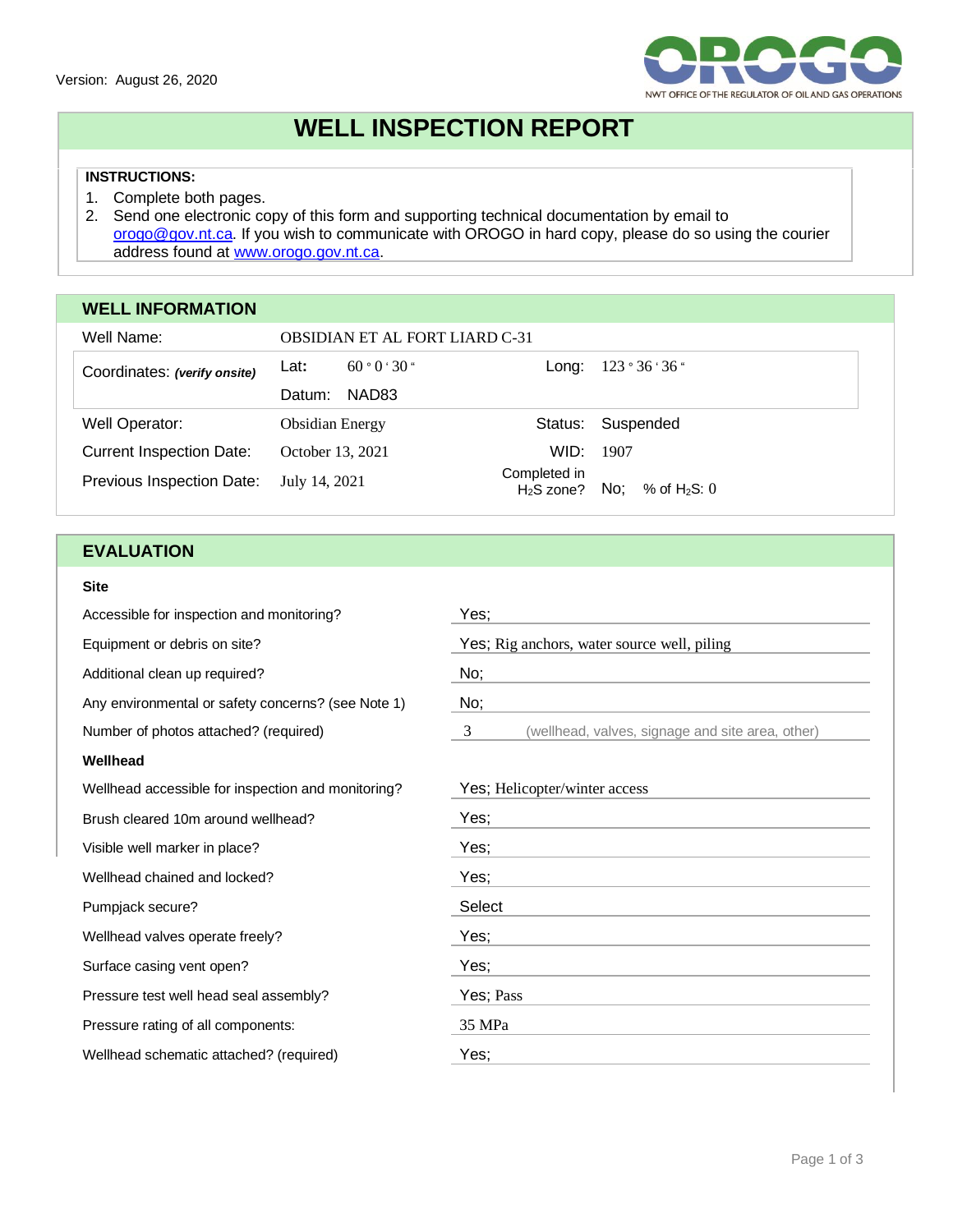

## **SCVF / Gas Migration**

|                  | No; Passed bubble test                                                    |  |  |  |
|------------------|---------------------------------------------------------------------------|--|--|--|
|                  | Yes; Pass                                                                 |  |  |  |
|                  | No;                                                                       |  |  |  |
|                  | Yes; Pass                                                                 |  |  |  |
|                  |                                                                           |  |  |  |
|                  | No;                                                                       |  |  |  |
|                  | No;                                                                       |  |  |  |
|                  | No;                                                                       |  |  |  |
|                  | Yes;                                                                      |  |  |  |
| 13083 kPa Note 2 | 13100 kPa Note 2<br>Shut in intermediate casing pressure:                 |  |  |  |
|                  |                                                                           |  |  |  |
|                  |                                                                           |  |  |  |
|                  | Signs of gas migration outside surface casing? Note 1<br>13100 kPa Note 2 |  |  |  |

## **COMMENTS:**

notify OROGO of any pollution incident as soon as possible.

### *"I certify on the basis of personal knowledge of operations undertaken at the above named well that the above information is accurate."*

| Name      | Craig Langford                                   | Phone                     | $(403)$ 597-0428 Ext              |
|-----------|--------------------------------------------------|---------------------------|-----------------------------------|
| Title     | Asset Retirement Advisor                         | E-Mail                    | craig.langford@obsidianenergy.com |
| Operator  | Obsidian Energy Ltd                              | Inspected by              | <b>Todd McCracken</b>             |
| Signature | Craig Langford<br>Responsible Officer of Company | Date<br>November 22, 2021 |                                   |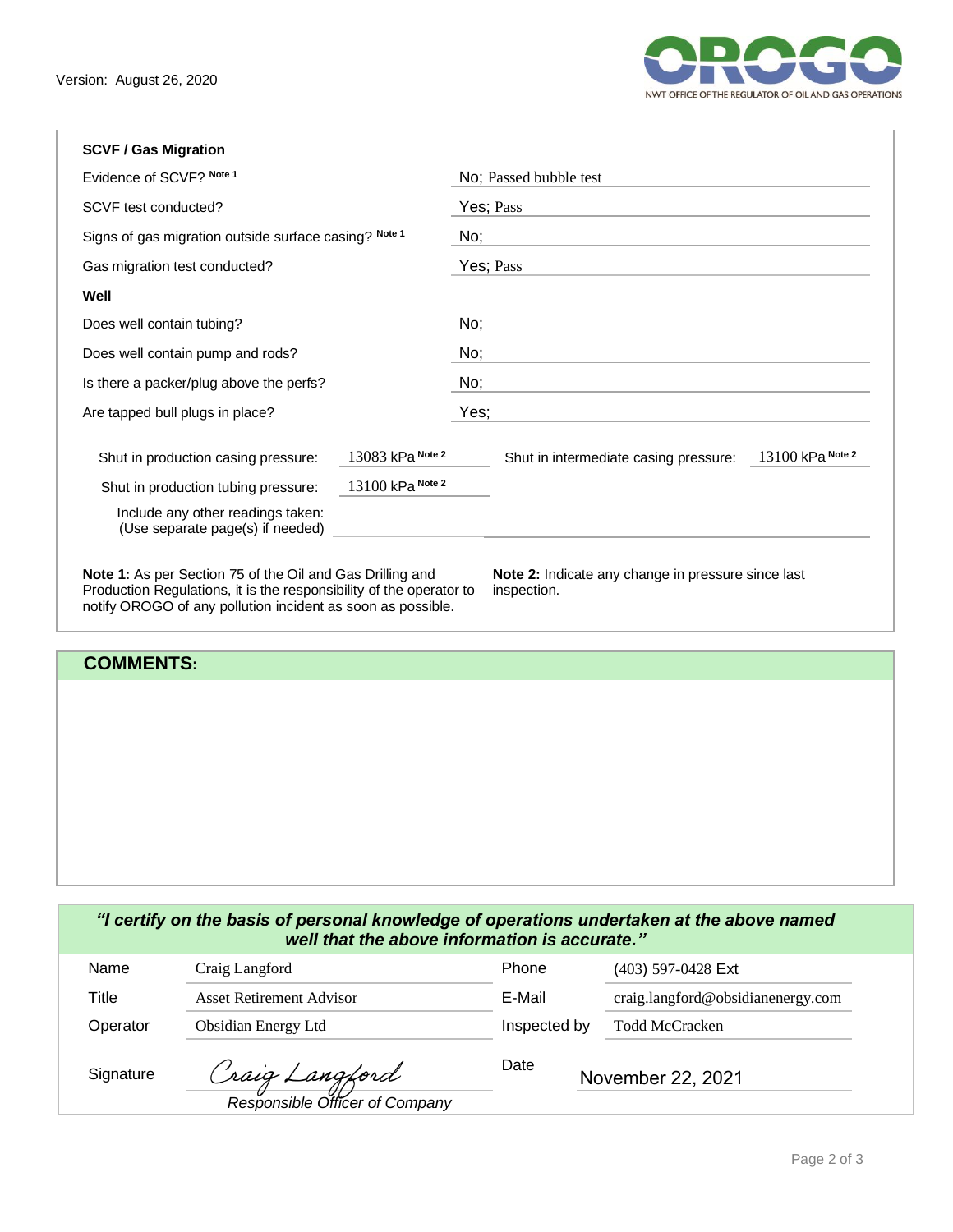

| <b>OROGO</b> use only                                            |                                                 |                 |                           |  |  |
|------------------------------------------------------------------|-------------------------------------------------|-----------------|---------------------------|--|--|
| The details of this document have been examined and verified by: |                                                 |                 |                           |  |  |
|                                                                  |                                                 | Job Designation |                           |  |  |
| Well Identifier                                                  |                                                 | Signature       | <b>Approval Authority</b> |  |  |
| Unique Well<br>Identifier                                        | 30/<br>$  /$<br>(eq.300 / A01 60-00 120-00 / 0) | Date            |                           |  |  |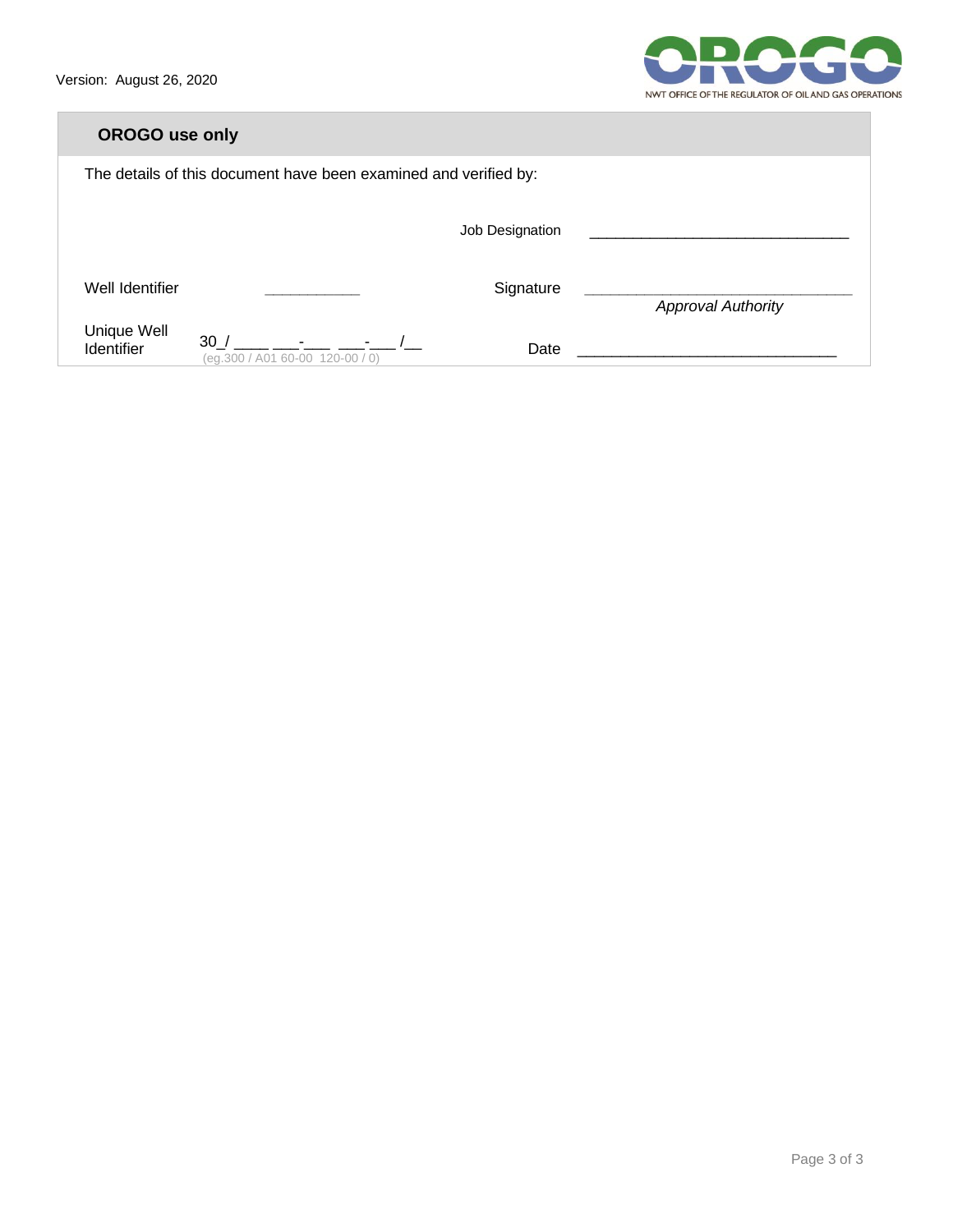

Obsidian Energy Ltd. Well Inspection Obsidian et al Fort Liard C-31 Photographs Taken: October 13, 2021



Photograph 1: Wellhead



Photograph 2: Aerial overview of lease